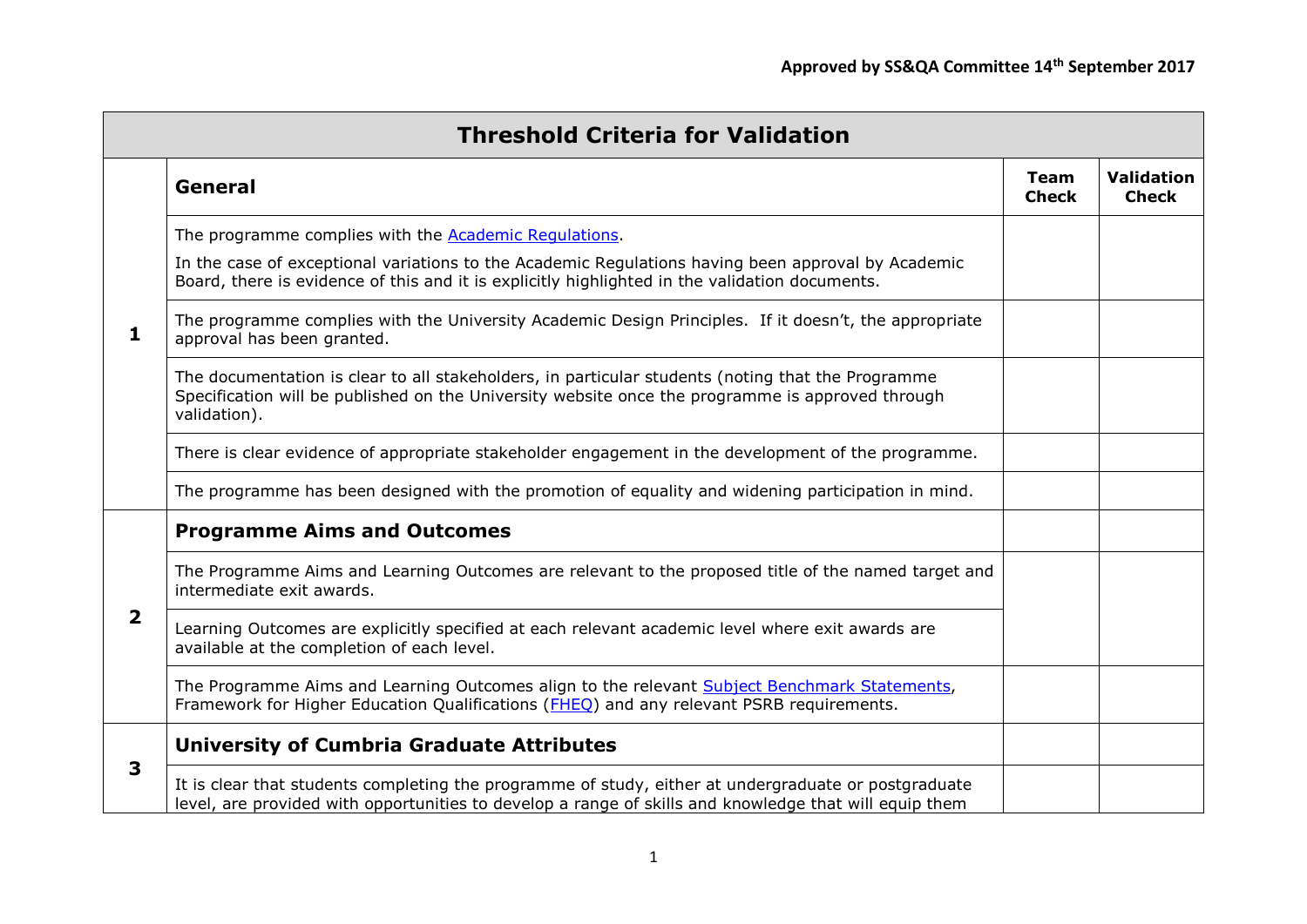|   | for graduate employment.                                                                                                                                                                                                                                                                                                                                                                      |  |
|---|-----------------------------------------------------------------------------------------------------------------------------------------------------------------------------------------------------------------------------------------------------------------------------------------------------------------------------------------------------------------------------------------------|--|
|   | It is evident that the programme has been designed to ensure that, as a result of their studies, students<br>will become:                                                                                                                                                                                                                                                                     |  |
|   | Enquiring and open to change.<br>$\bullet$                                                                                                                                                                                                                                                                                                                                                    |  |
|   | Self-reliant, adaptable and flexible.<br>$\bullet$                                                                                                                                                                                                                                                                                                                                            |  |
|   | Confident in their discipline as it develops and changes over time.<br>$\bullet$                                                                                                                                                                                                                                                                                                              |  |
|   | Capable of working across disciplines and working well with others.<br>$\bullet$                                                                                                                                                                                                                                                                                                              |  |
|   | Confident in their digital capabilities.<br>$\bullet$                                                                                                                                                                                                                                                                                                                                         |  |
|   | Able to manage their own professional and personal development.<br>$\bullet$                                                                                                                                                                                                                                                                                                                  |  |
|   | Global citizens, socially responsible and aware of the potential contribution of their work to the<br>$\bullet$<br>cultural and economic wellbeing of the community and its impact on the environment.                                                                                                                                                                                        |  |
|   | Leaders of people and of places.<br>$\bullet$                                                                                                                                                                                                                                                                                                                                                 |  |
|   | Ambitious and proud.<br>$\bullet$                                                                                                                                                                                                                                                                                                                                                             |  |
|   | The programme curriculum fosters aspiration and career readiness through work-based, experiential<br>and inter-professional learning. It demands research-informed teaching, drawing on industry-based<br>knowledge and expertise.                                                                                                                                                            |  |
|   | The programme curriculum includes content which is relevant to the world of work, emphasises<br>problem-solving and the interaction of theory and practice. The programme will challenge students<br>intellectually, promoting independence and confidence. Assessment on the programme is authentic and<br>effective feedback has been considered to enable student success and achievement. |  |
|   | <b>Curriculum</b>                                                                                                                                                                                                                                                                                                                                                                             |  |
| 4 | There is a coherent curriculum which supports the achievement of the intended learning outcomes.                                                                                                                                                                                                                                                                                              |  |
|   | Is there evidence of:                                                                                                                                                                                                                                                                                                                                                                         |  |
|   | Effective induction/transition arrangements into appropriate level/s of HE, including for<br>international/distance/flexible learners?                                                                                                                                                                                                                                                        |  |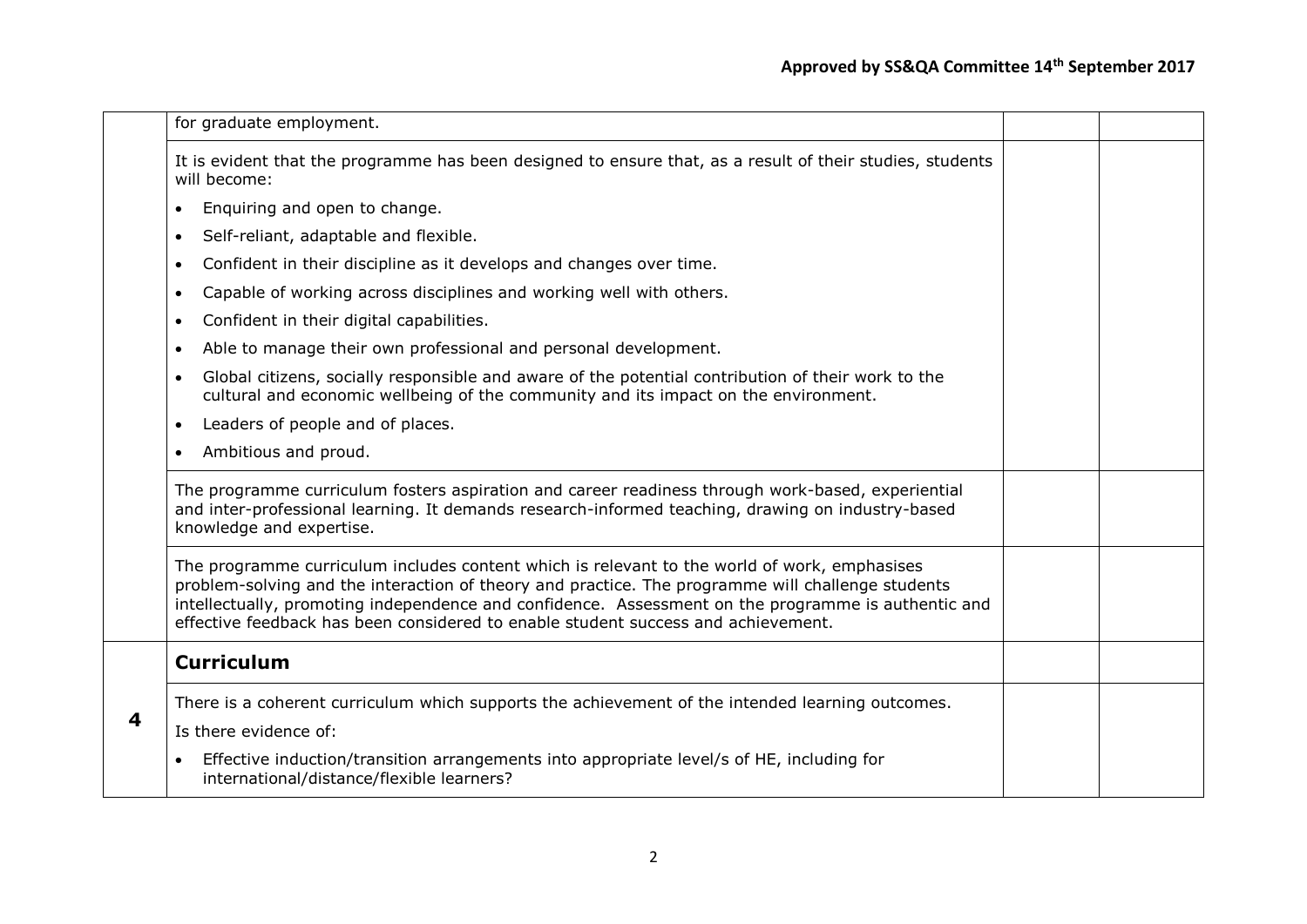|   | $\bullet$ | Knowledge and understanding in line with the FHEQ and relevant Subject Benchmark Statements?                                                                                         |  |
|---|-----------|--------------------------------------------------------------------------------------------------------------------------------------------------------------------------------------|--|
|   | $\bullet$ | Cognitive, subject specific and transferable skills, as well as graduate capabilities?                                                                                               |  |
|   | $\bullet$ | Employability and lifelong learning; career planning skills, work experience/placements, enterprising<br>skills/attitudes and institutional employability initiatives?               |  |
|   | $\bullet$ | Opportunities for students to undertake personal development planning for their future professional<br>aspirations?                                                                  |  |
|   | $\bullet$ | PSRB requirements, where appropriate?                                                                                                                                                |  |
|   |           | <b>Learning and Teaching</b>                                                                                                                                                         |  |
|   |           | The programme aligns to the Learning, Teaching and Assessment Strategy (2017-22).                                                                                                    |  |
|   |           | Does the programme, when taken across the modules:                                                                                                                                   |  |
|   | $\bullet$ | Provide a stimulating, engaging, intellectually challenging experience for students?                                                                                                 |  |
|   | $\bullet$ | Align with the programme learning outcomes and assessment strategy?                                                                                                                  |  |
|   | $\bullet$ | Promote inclusive practice, addressing the needs of a range of learner types and minimising the<br>need for additional reasonable adjustments to support students with disabilities? |  |
|   | $\bullet$ | Use learning technology to the best advantage of students to promote student learning?                                                                                               |  |
| 5 | $\bullet$ | Provide active learning and social learning opportunities?                                                                                                                           |  |
|   |           | For distance, are online and flexible modes of study, opportunities for active-learning and<br>$\circ$<br>social learning are explicitly provided within the curriculum?             |  |
|   | $\bullet$ | Ensure that the design, pedagogy, delivery and support of learning, and personal tutoring is<br>appropriate to the mode(s) of delivery?                                              |  |
|   |           | Are engagement and facilitation models for distance, online and flexible learning clearly<br>$\circ$<br>articulated?                                                                 |  |
|   | $\bullet$ | Promote the principles of an internationalised curriculum?                                                                                                                           |  |
|   |           | Does the programme comply with the <b>Placement Learning Policy?</b>                                                                                                                 |  |
|   |           | For distance, online and flexible provision, the technology required to deliver the programme is                                                                                     |  |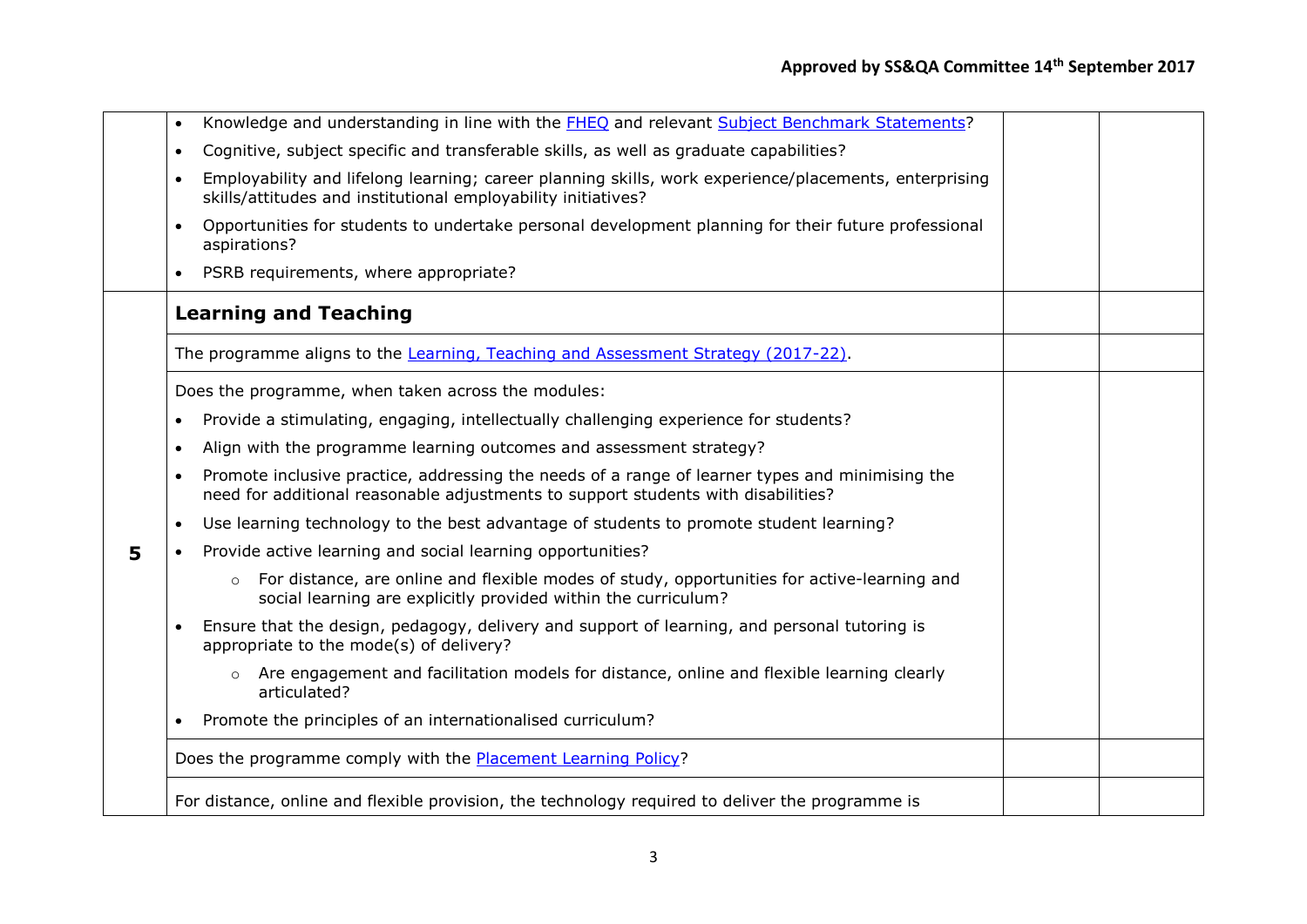|   | understood by the team and adjustments are made to learning and teaching to exploit the affordances<br>of the technology.                                                                                                                                                          |  |
|---|------------------------------------------------------------------------------------------------------------------------------------------------------------------------------------------------------------------------------------------------------------------------------------|--|
| 6 | <b>Assessment</b>                                                                                                                                                                                                                                                                  |  |
|   | There is a programme assessment strategy which, when taken across the modules is relevant to the<br>context/mode in which the student is learning, and:                                                                                                                            |  |
|   | Has been designed to provide a creative and balanced assessment strategy across the programme.<br>$\bullet$                                                                                                                                                                        |  |
|   | Has an assessment schedule that avoids 'bunching'.<br>$\bullet$                                                                                                                                                                                                                    |  |
|   | Is optimised for the chosen modes of delivery.<br>$\bullet$                                                                                                                                                                                                                        |  |
|   | Enables the valid testing of the programme learning outcomes and provides a range of engaging and<br>$\bullet$<br>intellectually challenging opportunities.                                                                                                                        |  |
|   | Promotes assessment for learning to enable the development of independent learning.<br>$\bullet$                                                                                                                                                                                   |  |
|   | Provides a relevant and practicable workload which enables timely feedback (formative and<br>$\bullet$<br>summative), anonymous marking (where practical and possible), and demonstrates how student<br>engagement in feedback takes place.                                        |  |
| 7 | <b>Entry Requirements</b>                                                                                                                                                                                                                                                          |  |
|   | The entry requirements and admission arrangements are in line with the University's Admissions Policy,<br>are appropriate to the award, and designed to widen participation and promote access by international<br>students.                                                       |  |
|   | <b>Student Progression and Achievement</b>                                                                                                                                                                                                                                         |  |
| 8 | It is clear how students develop through the programme and what students must achieve in order to<br>progress through the programme (including progression from a partner institution to the University) and<br>to attain the award in line with the <b>Academic Regulations</b> . |  |
|   | In the case of revalidations, transitional arrangements are clearly articulated and in line with University<br>norms as expressed in the Academic Design Principles.                                                                                                               |  |
|   | For access/foundation provision; there is a clear progression pathway(s) to a suitable validated                                                                                                                                                                                   |  |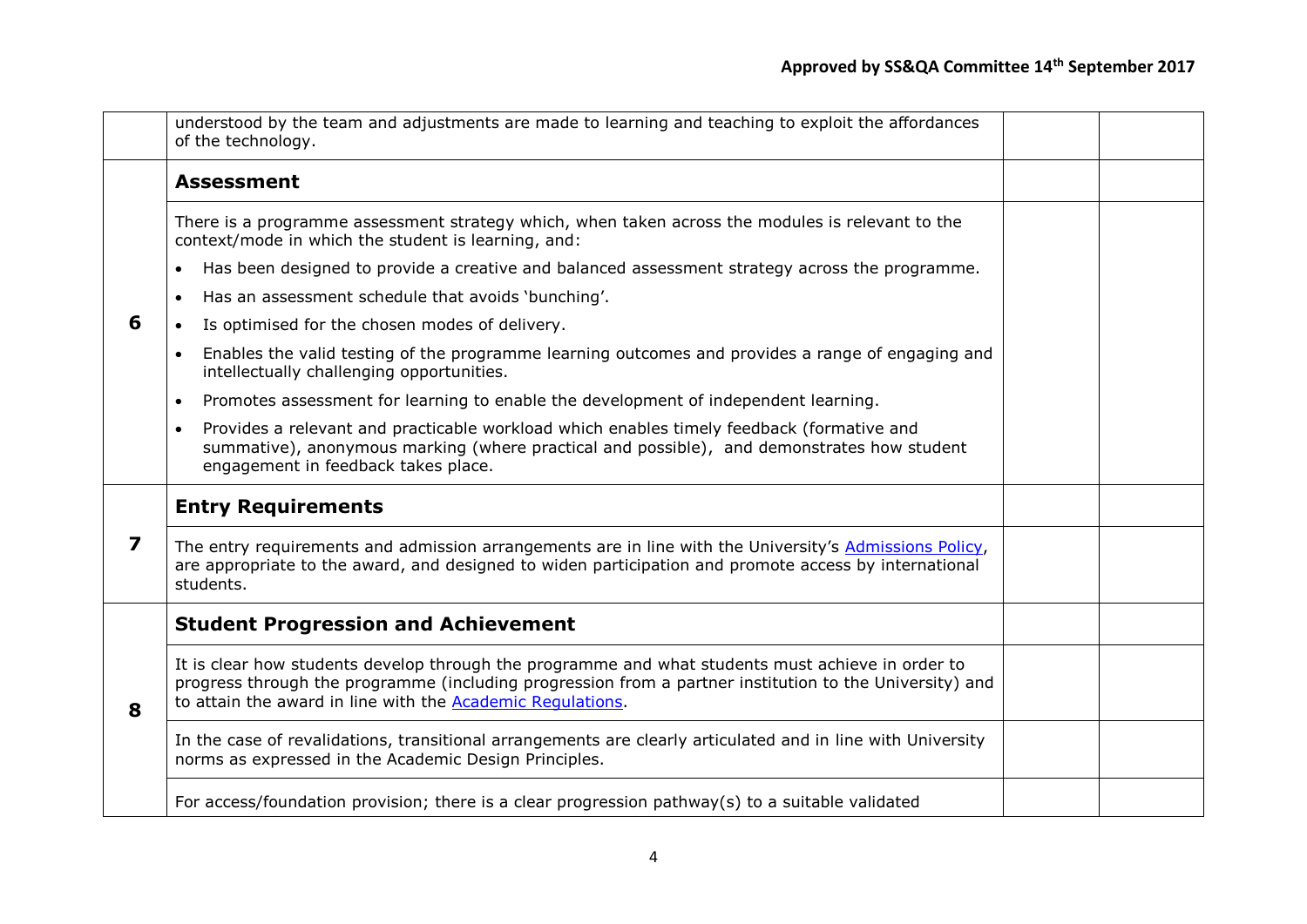|    | programme.                                                                                                                                                                                                                                                                               |  |
|----|------------------------------------------------------------------------------------------------------------------------------------------------------------------------------------------------------------------------------------------------------------------------------------------|--|
|    | <b>Student Support and Guidance</b>                                                                                                                                                                                                                                                      |  |
|    | The programme encompasses and delivers the intentions of the Student Support Framework.                                                                                                                                                                                                  |  |
| 9  | There is an appropriate strategy for academic and pastoral support which meets the University's<br>Personal Tutoring Policy and:                                                                                                                                                         |  |
|    | Tutorial arrangements for distance, online and flexible modes of study provide a comparable<br>experience to those experienced by campus based students.                                                                                                                                 |  |
|    | In terms of a diverse student body and a range of learning modes, there is support and guidance in<br>place to ensure an appropriate UK HE experience is experienced.                                                                                                                    |  |
|    | Provision of learner support is accessible via a range of media meeting the needs of all students,<br>including distance, online, and flexible learners.                                                                                                                                 |  |
|    | There is an appropriate strategy for the academic and pastoral support of students whilst participating<br>in work-based provision and other off campus learning with appropriate supporting materials (e.g.<br>Placement Handbook) produced in line with the Placement Learning Policy. |  |
|    | Technical requirements of distance, online or flexible study (minimum computer/software/bandwidth)<br>are clearly articulated.                                                                                                                                                           |  |
|    | Arrangements for IT and technical support are appropriate for a student studying at a distance using<br>their own devices.                                                                                                                                                               |  |
|    | <b>Learning Resources</b>                                                                                                                                                                                                                                                                |  |
| 10 | The collective expertise of the academic team is appropriate for the programme provision, including an<br>understanding of the differing demands of the different modes of study being proposed.                                                                                         |  |
|    | The academic team have the appropriate level of learning and teaching qualifications and expertise to<br>deliver the programme. All staff who teach and support learning should be recognised at D2 and above<br>of the UKPSF or have a clearly identified path to achievement.          |  |